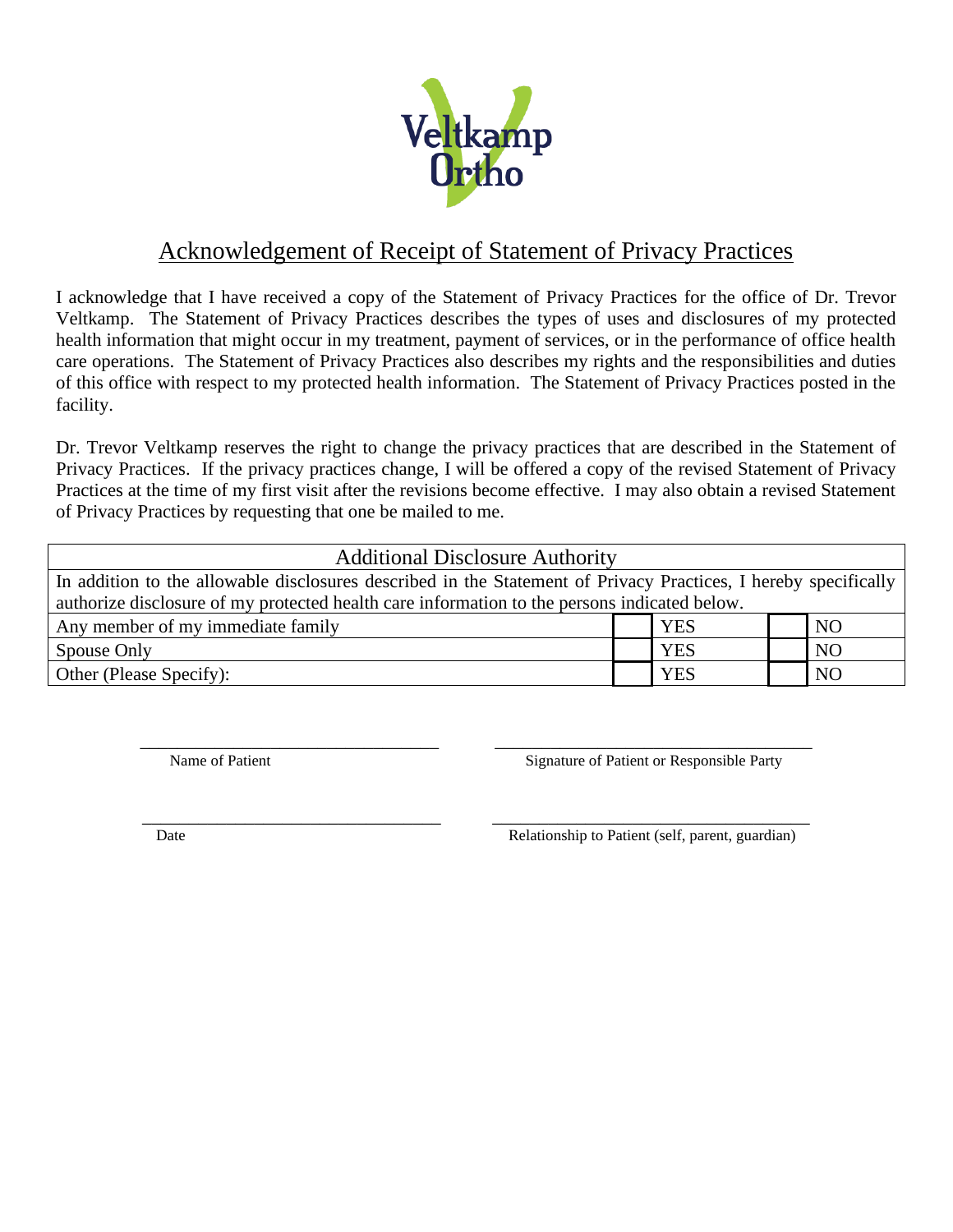## **TREVOR T. VELTKAMP, DDS, MS, PS SPECIALIST IN ORTHODONTICS**

| 3400 Squalicum Parkway Suite 105 Bellingham, WA 98225                                                                                                                                                                               | (360) 676-2770   Fax (360) 756-8946                                                                                                                                                                                                  |
|-------------------------------------------------------------------------------------------------------------------------------------------------------------------------------------------------------------------------------------|--------------------------------------------------------------------------------------------------------------------------------------------------------------------------------------------------------------------------------------|
| 1610 Grover Street C-1 Lynden, WA 98264                                                                                                                                                                                             | www.veltkamportho.com                                                                                                                                                                                                                |
| <b>Patient Information</b>                                                                                                                                                                                                          | Date:                                                                                                                                                                                                                                |
|                                                                                                                                                                                                                                     |                                                                                                                                                                                                                                      |
|                                                                                                                                                                                                                                     |                                                                                                                                                                                                                                      |
| Birthday / / Age Sex Grade School School School Age School Age School School School Age School School School School School School School School School School School School School School School School School School School S      |                                                                                                                                                                                                                                      |
| Whom may we thank for referring you to our office? ____________________________Dentist________________________                                                                                                                      |                                                                                                                                                                                                                                      |
|                                                                                                                                                                                                                                     |                                                                                                                                                                                                                                      |
| <b>Responsible Party Information</b>                                                                                                                                                                                                |                                                                                                                                                                                                                                      |
|                                                                                                                                                                                                                                     | Single/Married/Divorced/Separated                                                                                                                                                                                                    |
|                                                                                                                                                                                                                                     |                                                                                                                                                                                                                                      |
|                                                                                                                                                                                                                                     |                                                                                                                                                                                                                                      |
| Social Security Number________________________Birthdate _____/____/_____________Relationship to Patient________________________________                                                                                             |                                                                                                                                                                                                                                      |
|                                                                                                                                                                                                                                     |                                                                                                                                                                                                                                      |
|                                                                                                                                                                                                                                     | Single/Married/Divorced/Separated                                                                                                                                                                                                    |
|                                                                                                                                                                                                                                     |                                                                                                                                                                                                                                      |
|                                                                                                                                                                                                                                     |                                                                                                                                                                                                                                      |
| Social Security Number________________________Birthdate _____/____/_____________Relationship to Patient________________________________                                                                                             |                                                                                                                                                                                                                                      |
|                                                                                                                                                                                                                                     |                                                                                                                                                                                                                                      |
| <b>Orthodontic Insurance Information</b>                                                                                                                                                                                            |                                                                                                                                                                                                                                      |
|                                                                                                                                                                                                                                     |                                                                                                                                                                                                                                      |
|                                                                                                                                                                                                                                     |                                                                                                                                                                                                                                      |
|                                                                                                                                                                                                                                     | <u>Phone and the contract of the Phone Phone and the contract of the contract of the contract of the contract of the contract of the contract of the contract of the contract of the contract of the contract of the contract of</u> |
| Do you have Dual Coverage? Yes No                                                                                                                                                                                                   |                                                                                                                                                                                                                                      |
|                                                                                                                                                                                                                                     |                                                                                                                                                                                                                                      |
|                                                                                                                                                                                                                                     |                                                                                                                                                                                                                                      |
| Insurance Co Address <b>Exercises</b> and the set of the set of the set of the set of the set of the set of the set of the set of the set of the set of the set of the set of the set of the set of the set of the set of the set o | <u>Phone and the contract of the set of the set of the set of the set of the set of the set of the set of the se</u>                                                                                                                 |
| If my dependent pursues treatment with Veltkamp Orthodontics, I authorize Veltkamp Orthodontics to bill and collect                                                                                                                 |                                                                                                                                                                                                                                      |

*insurance funds on their behalf*

| Signature                                                                               | Date |     |  |
|-----------------------------------------------------------------------------------------|------|-----|--|
| <b>Dental History</b>                                                                   |      |     |  |
| 1. Have there been injuries to the face, mouth, or teeth?                               | Yes  | No. |  |
| 2. Has the patient ever had a thumb or finger sucking habit?                            | Yes  | No. |  |
| 3. Does the patient have any speech problems?                                           | Yes. | No. |  |
| 4. Have you been informed of any missing or extra permanent teeth?                      | Yes  | No. |  |
| 5. Has any previous orthodontic treatment been rendered?                                | Yes  | No. |  |
| 6. Does the patient suffer from any jaw joint problems (pain, clicking, popping, etc.)? | Yes  | No. |  |
| <b>Emergency Information</b>                                                            |      |     |  |
|                                                                                         |      |     |  |

Name of Emergency Contact Phone